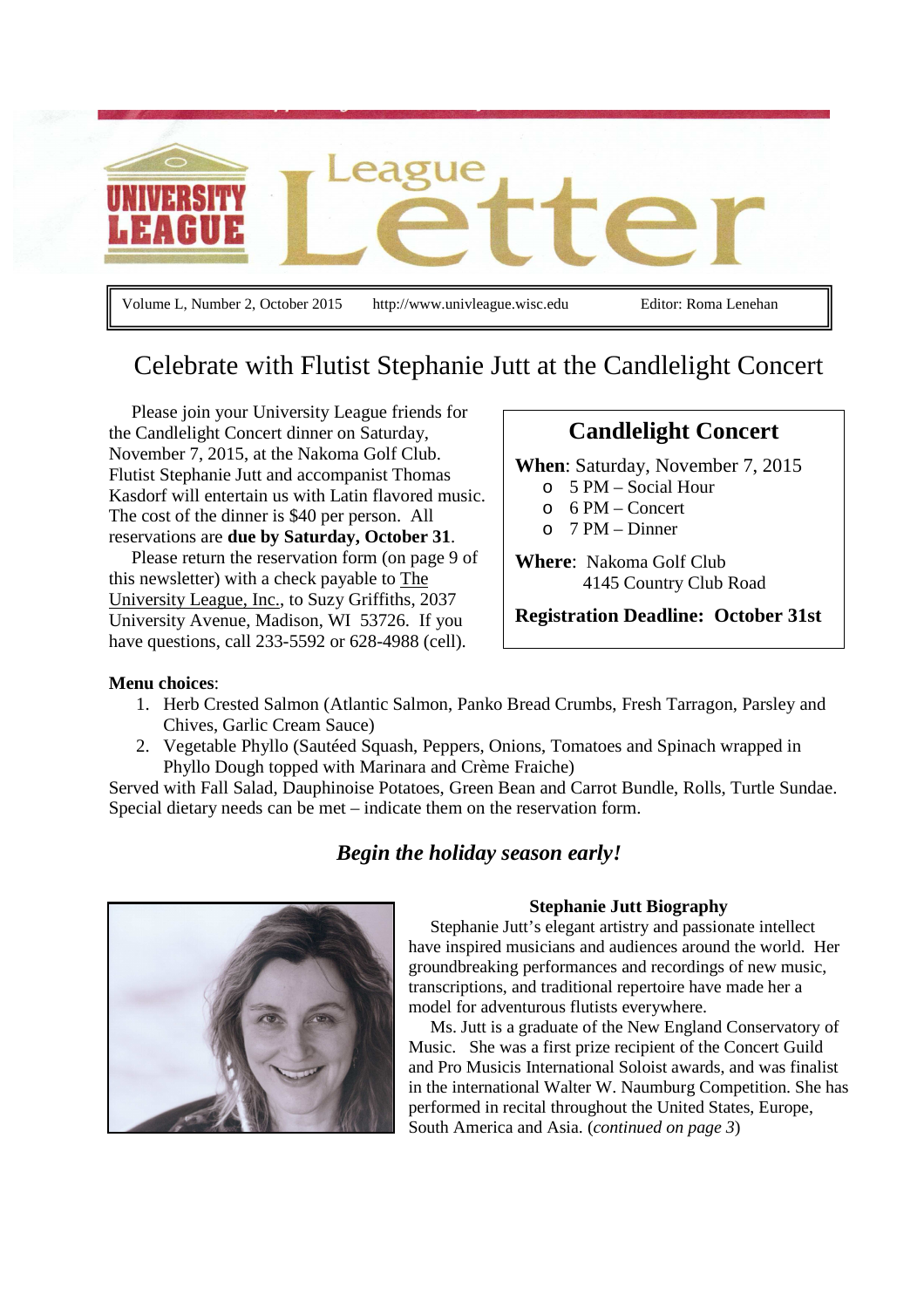# From the President's Desk:

October is here and the leaves on the trees are displaying their beautiful fall colors. Badger football games keep us on the edge of our seats. University League activities are in full swing. As part of our Celebration of Giving, we are establishing a new University League Centennial Endowed Scholarship. Please consider donating generously to help generations of students fulfill their educational dreams.

Chief of Police Mike Koval spoke at our Fall Coffee on September 17 and gave all of us

confidence in his ability to protect our community. Mike has proven that he can handle the complex issues that come his way, but wouldn't it be wonderful if he could go to work and not need to deal with serious issues like the ones he has worked with since he took office?

We are looking forward to our next University League Event. At the back of this newsletter, you will find a registration form for our upcoming November 7 Candlelight Concert and dinner at Nakoma Golf Club. You won't want to miss flutist Stephanie Jutt. The salmon was such a hit last year that we have ordered it again this year. I grew up in the state of Washington where we would go out and fish for fresh salmon. I have never enjoyed the salmon that we get in Madison until I had the salmon last year at the Candlelight Concert. Try it. **You'll like it!** Mike and Pat Koval





You received a bookmark in the last newsletter with the dates of our year's events. We have added another fun evening. On February 13, we will offer a jazz evening. Our speaker for our May program will be Jennifer Cheatham, Superintendent of the Madison Metropolitan School District. To accommodate Superintendent Cheatham's schedule, we have changed the date to May 3. Please change your bookmark and mark your calendars.

Suzy Griffiths, Program Chair, and Linda Harvey

Many of our retired members have volunteered to meet with UW nursing students so the students can become familiar with the retired generation. The meetings are taking place now. Many thanks to all of you who are taking time out of your busy schedules to work with this program.

University League scholarship winners have been sending us thank you notes and board members are attending university events to meet them. Our recipient interviews in this newsletter show that our scholarship donations are making a difference in students' lives.

### Linda Harvey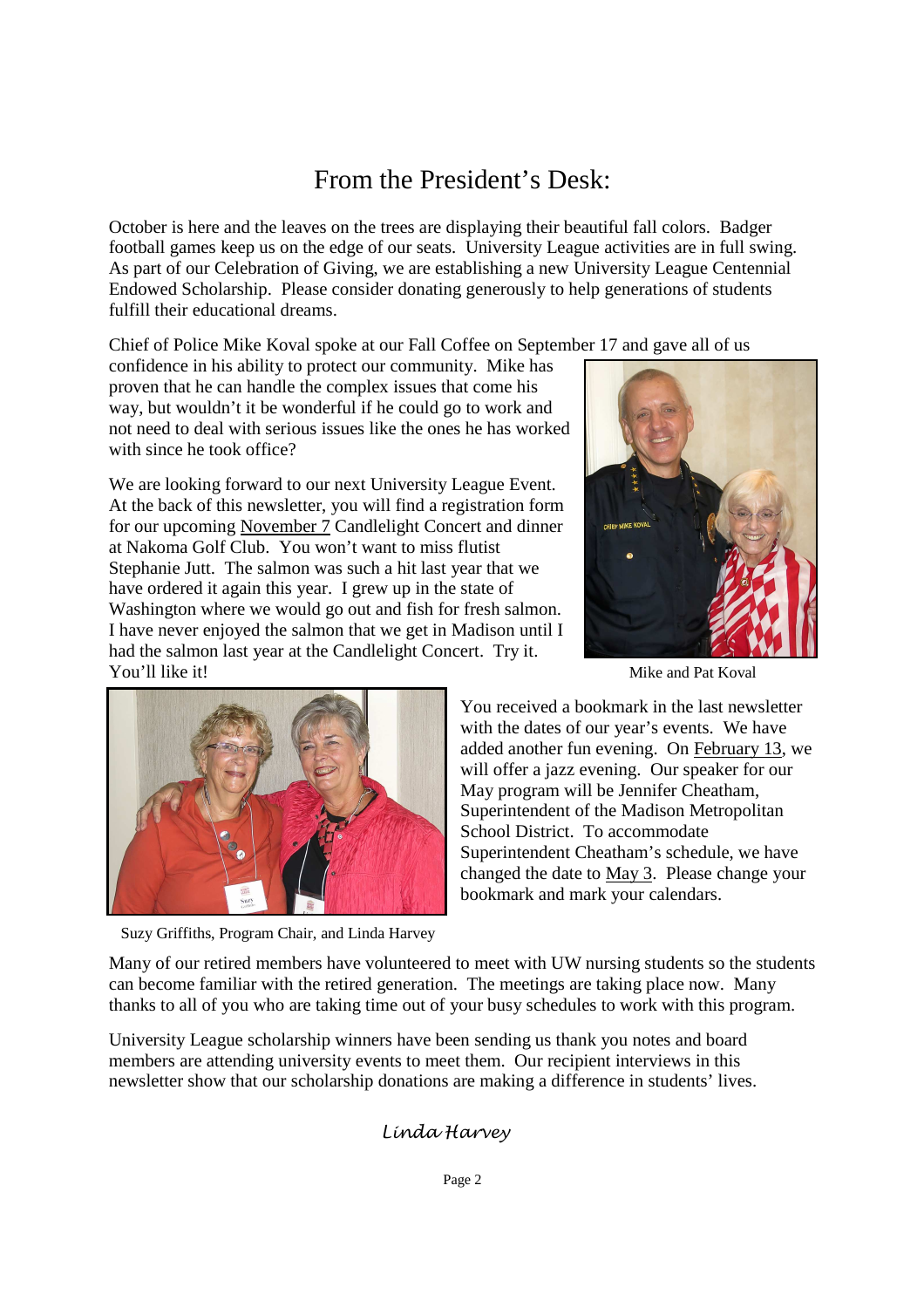#### Candlelight concert *(continued from page 1)*

Ms. Jutt has served as a board member and Program Chair for the National Flute Association, and is currently a member of the Career and Artistic Guidance committee as well as the New Music Advisory committee.

 A dedicated teacher, Ms. Jutt is on the faculty of the University of Wisconsin-Madison. In addition to her duties as flute professor, Ms. Jutt performs with the Wingra Woodwind Quintet and is the founder of the UW Art Enterprise initiative, which provides career guidance and support for emerging artists.

 Stephanie Jutt is a founding member of the Cape Cod Flute Institute, now in its fourth summer in Woods Hole, MA. She is principal flute of the Madison Symphony Orchestra and co-produces the three-week Bach Dancing and Dynamite Society chamber music festival.



#### **Thomas Kasdorf Biography**

Thomas Kasdorf is a graduate collaborative piano student at University of Wisconsin-Madison. He was awarded the Bolz Prize by the Madison Symphony Orchestra, has performed in the Dame Myra Hess Memorial Concert Series in Chicago, and in 2015 with the Bach Dancing and Dynamite Society. Thomas is equally active as a director of musical theater, especially the works of Stephen Sondheim.



### Wisconsin Bookworms

Books, books and more books! So many books (3,272) in my living room can mean only one thing – it's time for the start of a new year of Wisconsin Bookworms readings!

Wisconsin Bookworms is a statewide reading and book distribution program that promotes early literacy for preschool children from low income families. For eleven years, University League members have been among the volunteers reading in Dane County. These volunteers visit local preschool classes once a month for eight months during the school year to read and donate  $books$ .

League members have also joined area civic organizations to provide financial support for Wisconsin Bookworms. The cost of providing books for one child is \$24 per year. During the 2015-16 year we will donate 409 sets of books to preschoolers and their classrooms at a cost of \$9,816. If you would like to become a BWBF (a Bookworms Best Friend) and provide financial support, or if you have any other questions about Wisconsin Bookworms, please contact Mary Warfield at (608) 273-9809 or mbwarfield@gmail.com. Mary Warfield with the Books



**Comment [RL1]:**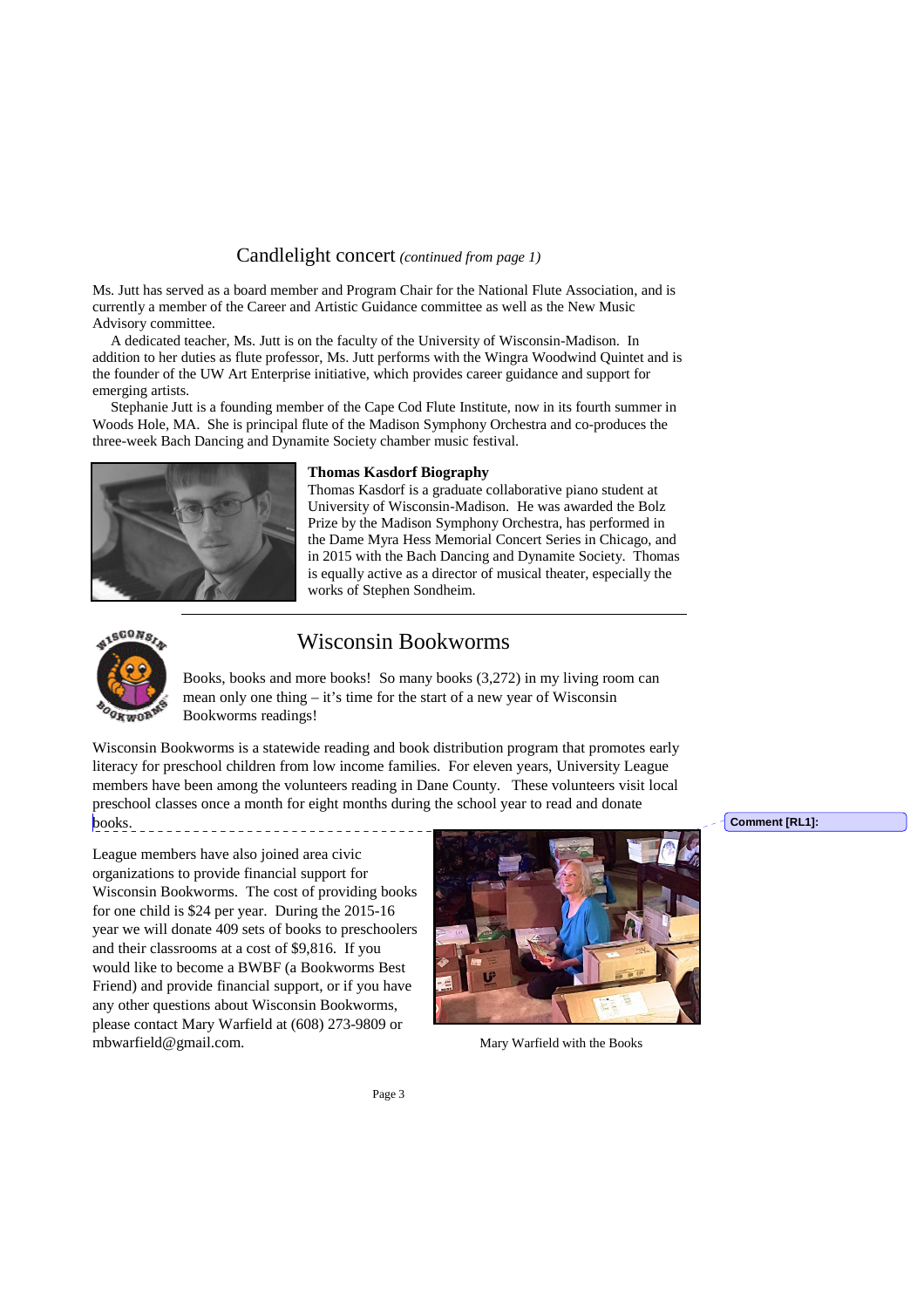## A Century of University League Giving 25 More Facts, from 1926-1950

- 26. 1926 October 16 Regular meeting at Lathrop Hall had 371 members present
- 27. 1926 Balance on hand \$22.36
- 28. 1928 Authorized \$200 maximum for any one loan
- 29. 1927-29 Katherine Allen (William's daughter) president of University League
- 30. 1929 Organized Dames Club for wives of graduate students
- 31. 1930 Voted to award two scholarships in addition to the loans
- 32. 1933 Developed clothing exchange for students
- 33. 1939 Balance on hand \$55.23 (treasurer's report)
- 34. 1939 Paid to Wisconsin Union \$234.90 for 261 lunches at 90 cents each
- 35. 1940 June 15 Balance on hand \$46.00 (treasurer's report)
- 36. 1940 Established University League Scholarship Fund
- 37. 1940 Awarded two \$75.00 scholarships
- 38. 1941 Dues were \$1.00
- 39. 1942-45 Members volunteered at USO Clubhouse
- 40. 1942 Each member donated 50 cents to buy Defense Stamps
- 41. 1942 Donated \$30.00 for furnishings at Truax Field
- 42. 1943 Gave War Committee of Federated Garden Clubs \$5 for Truax Field landscaping
- 43. 1944 Board members asked to bring fountain pen to address 900 Dinner Dance invitations
- 44. 1945 "*at this time each was asked to give their first names and henceforth will address each other by them"*
- 45. 1945 "*a carton of Phillip Morris cigarettes is to be given to Mr. Newell of the UW Greenhouse. He arranges for the flowers for our use at tables*." – quotes from September 25, 1945 minutes
- 46. 1946 Balance on hand \$186.47 (treasurer's report)
- 47. 1946 Awarded two \$100 scholarships
- 48. 1947 Awarded three \$100 scholarships
- 49. 1949 Organized first interest group
- 50. 1950 Members who had not paid dues for three years shall be dropped, Constitution Section VII

**Addendum to 25 Facts from 1901 to 1925:** The first effort to help women students was a Loan Fund created in 1916 that offered loans of \$25 to \$50. Tuition in 1916 was \$24 per semester for resident and \$148 per semester for non-resident. In other words that \$25 loan in 1916 covered a semester's tuition. Considering the impact of inflations, the \$25 loan in 1916 would equate to \$547.33 in today's dollars – hardly enough to buy books.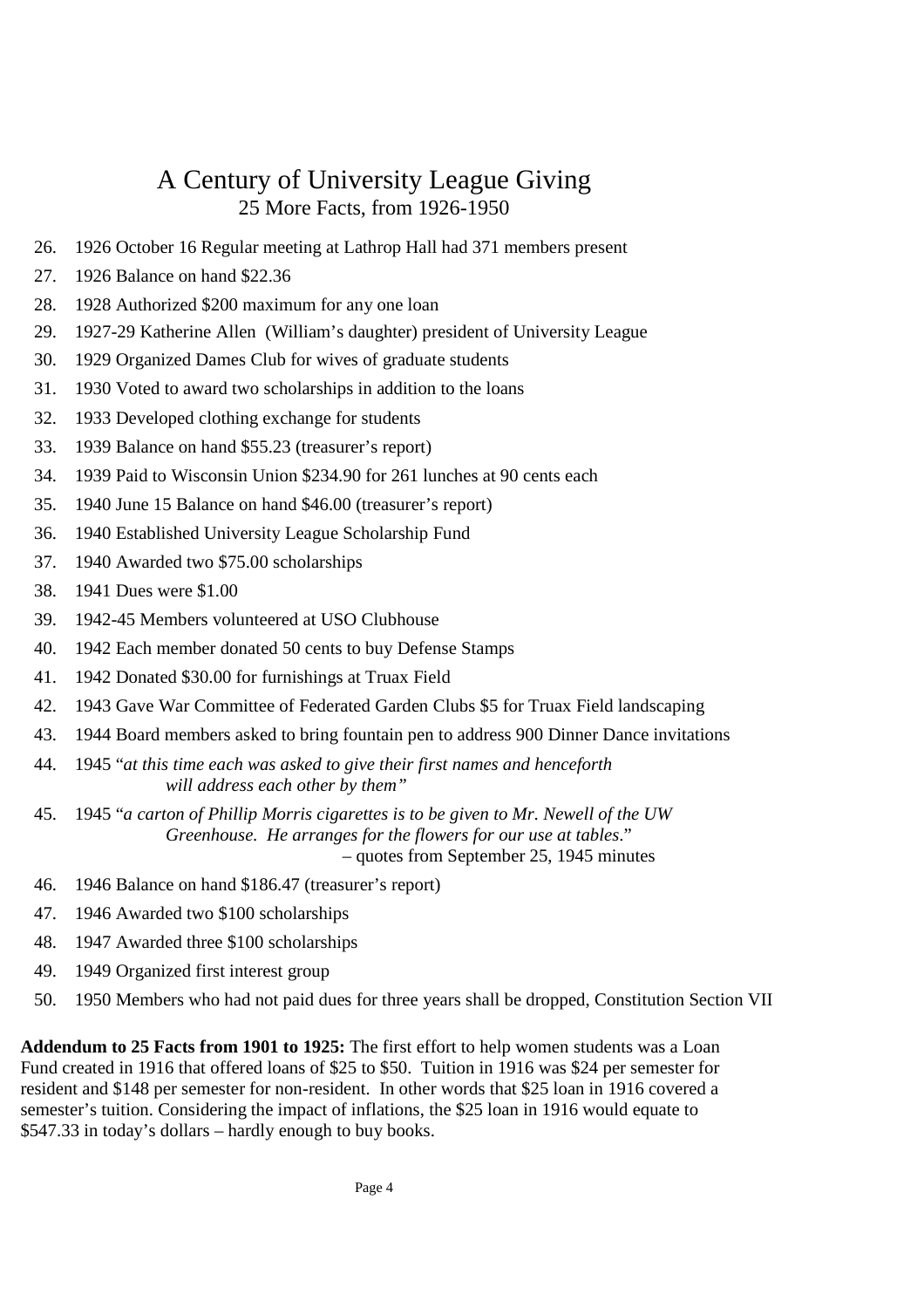## Past President Interview – Mary Jo Prieve

 Mary Jo Prieve is well known by the membership of University League. She first joined Newcomers in 1965 when her husband, Al, was hired at the University of Wisconsin-Madison (UW). After the customary three years in Newcomers, she became a member of University League. Mary Jo wanted to meet other woman and also be involved in the university community. She joined several League Interest Groups including Antiques, Needlepoint, Bridge and Foreign Foods-Lunch. She was committed to the Endowed Scholarship Committee, which she chaired periodically for many years.

 Mary Jo was President from 1975-76. She is very proud of the 1976 Scholarship Benefit which celebrated America's 200 year anniversary with a musical review in the Great Hall of Memorial Union that included Tom Wopat. Mary Jo is still active in University League.

 On reflection, Mary Jo said one of the highlights for University League was the opening of membership to men and the general Madison community. This was a major change for League and it wasn't passed by the Board the first time.

 The other highlight was gaining Federal Tax Exempt status. This took great effort as the League was mainly a social group. Under the leadership and drive of Angelena Lenehan and Helen Kellman, Tax Exempt status was obtained in 1979. One reason for pursuing tax exempt status was that the Postal Service contacted the University saying University League was not entitled to use the University's postal permit since the League was not part of the University. With University League's own tax exempt status, League could get its own permit, saving

considerable money that could be used for scholarships.

 Mary Jo received her baccalaureate from UW-Madison in Political Science. When she and her husband moved to Washington, D.C., she got a job as Chief Secretary on Senator Gaylord Nelson's office staff. This was an exciting time in Washington because Senator John F. Kennedy was just elected President. She remembers how on Friday nights the staff all enjoyed the Milwaukee beer that Senator Nelson received from his brewery constituents.



 Back in Wisconsin, Mary Jo and Al started their family of two children. She worked at Stitcher's Crossing where her specialty was needlework. She was chair of the League Needlework Interest Group for many years and is now Co-Chair. Mary Jo received the Gold Thread Award at the National meeting of the Embroiders' Guild of America last year. She remains active in the Madison Chapter of the Embroiders' Guild.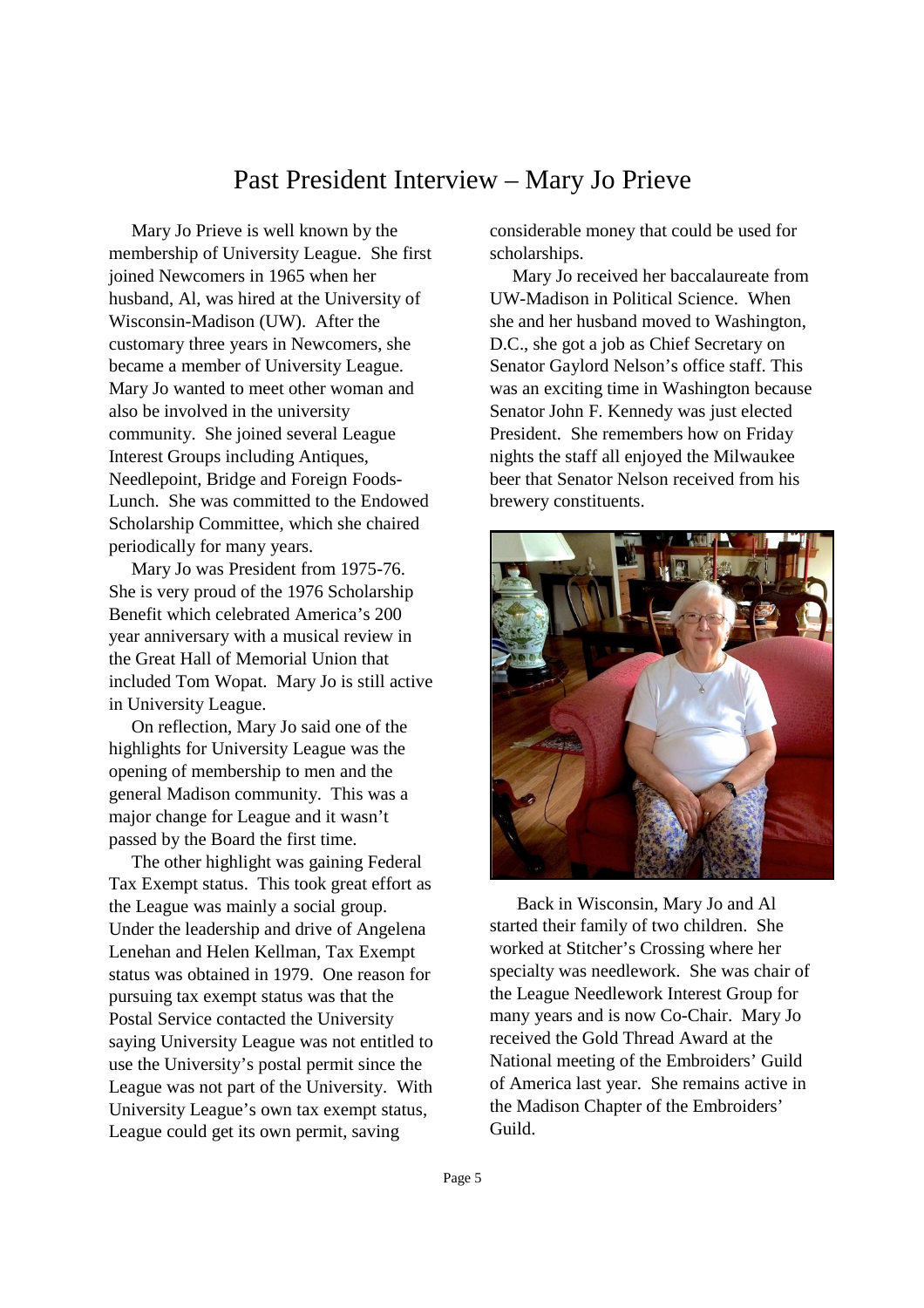## Scholarship Recipient Interviews

#### **Samantha Pietenpol**

 Samantha Pietenpol is majoring in Spanish and Elementary Education. She wants to obtain her bilingual certification. She hopes to teach elementary or middle school Spanish-speaking children where English is not their first language. Sam volunteered at James Wright Middle School and worked with students who knew very little English. She hopes to help bilingual students who struggle to succeed in school and in life.

 "Sam" grew up in Germantown, Wisconsin. She lived in this suburb of Milwaukee for most of her life until her mother's job transferred the family to Memphis, Tennessee. A competitive cheerleader, her Memphis team attended the National Championships and won. After four years, her family returned to Germantown and she graduated from High School with her friends.

 Sam chose UW-Madison to be near to her ten year old sister, whom she is very close to. Family is very important to Sam. In addition, she loves Wisconsin, the people, and the culture. When she came to this university, it seemed like the story-book college life with the beautiful city, the campus, the lakes and the atmosphere.

 This scholarship has meant a great deal to Sam and it could not have come at a better time. Her Mother has been out of work for over a year. Her Dad has poor health and is unable to work at this time. Sam is very appreciative and thankful for this scholarship and the opportunity



that she has been given. Sam will spend this Fall semester studying in Spain. Sam had one final comment: "I

would just like to thank the donors for all of their support. I am sincerely appreciative."

#### **Laura Josephson**

 Laura Josephson is majoring in Pharmacology and Toxicology and is also getting a Certificate in Global Health. Her goal is to go to medical school and study neurology, specializing in the brain.



 She was born and raised in Marshfield, Wisconsin, and graduated from Marshfield High School. Her mom and grandfather both graduated from UW-

Madison and as a child she always wanted to attend this great university.

 Laura spent the summer studying Medical Anthropology in Ecuador. Laura, who speaks Spanish, took classes in Ecuador. She describes her summer as a "wonderful experience!"

 Laura is very appreciative of the University League scholarship and sends a big "thank you" to the donors.

### **In Memoriam**

### **We regret to announce the loss of League members**

Dick Moll Louise M. Yeazel Dora Kuehner Marita S. Hettinger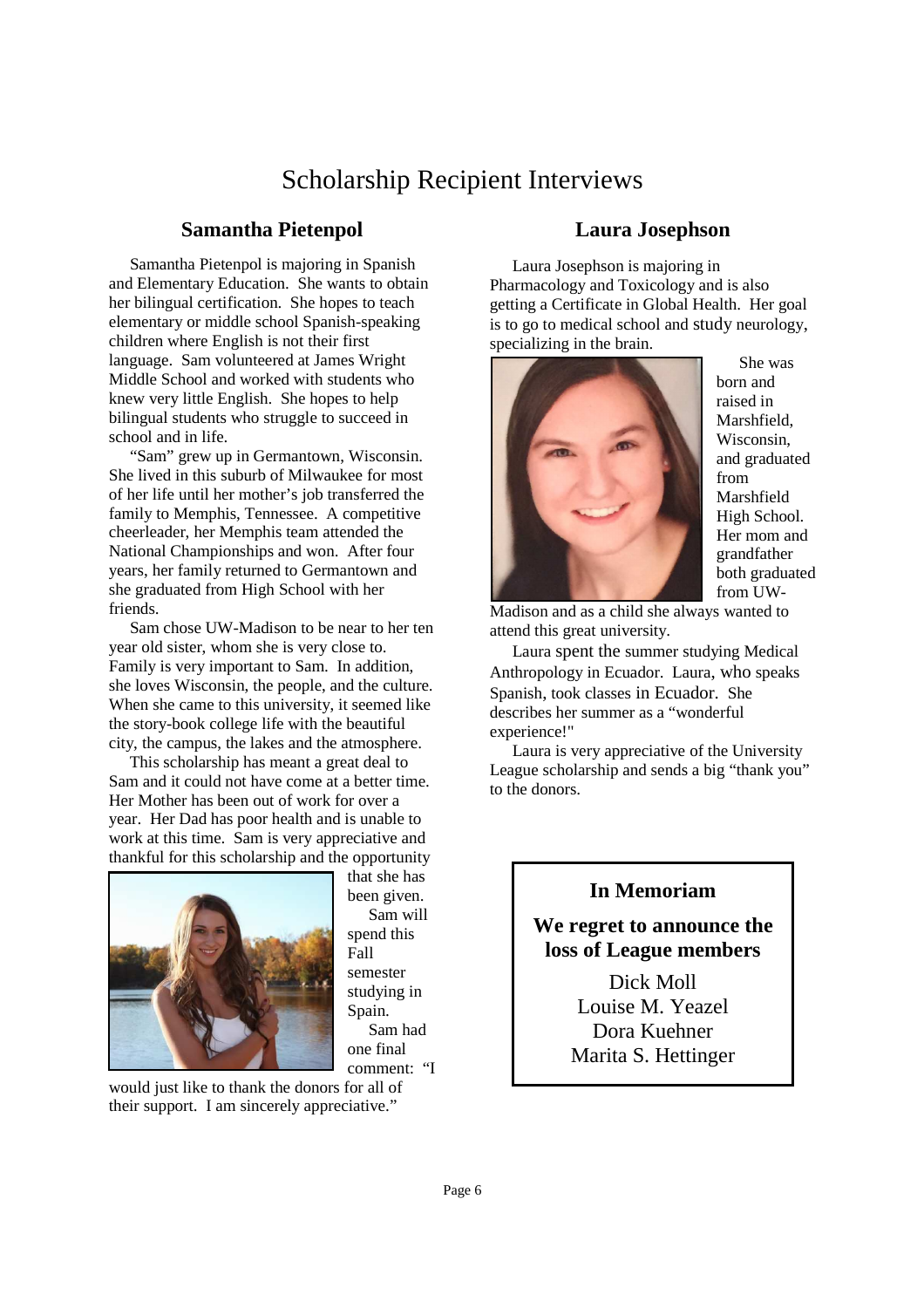## Scholarship Recipient Interviews

#### **Megan Slife**

 Megan Slife is studying Elementary Education with a Math/Science dual minor. She will be licensed to teach first through eighth grade. Megan hopes to teach eighth grade mathematics in the Madison area.

 Megan is the first person in her immediate family to attend college. She was raised in Coloma, Wisconsin, a very small farming town of 450 people about one hour north of Madison.

 Megan lives with her grandparents. She considers herself very lucky to have the best of both worlds with the small town atmosphere of Coloma and the city environment of Madison. Megan came to UW-Madison to expand her mind



and to be immersed in a new environment. She wanted to be surrounded by a larger, more diverse group of people and get a quality public education.

 Megan enjoys taking Education classes with a cohort of 24 people, which

creates a sense of community and allows them to learn from each other. She feels fortunate to study with the outstanding professors in the Curriculum and Instruction Department.

 Megan's role model is her grandfather. She admires his strong work ethic and independent spirit. He is Megan's best friend and she constantly strives to work as hard as he does.

 To quote Megan, "This scholarship has meant that I am on the correct path in my life. I am paying my own way through college so I truly can't express how much relief this scholarship provides. It allows me to focus on my studies without worrying about the financial burden."

 Megan wanted to add that she is so appreciative for this award and grateful for your generosity. "Thank you for investing in my future and please know this award means so much to me"

### **Ron Steinhoff**

 Ron Steinhoff received one of the Mrs. William F. Allen Freshman scholarships. Ron is planning to major in Political Science and Spanish with a pre-med track. He also wants to get a certificate in Mathematics. His ultimate goal is to become a physician.

 Ron was born and raised in Eden Prairie, Minnesota, where he attended Eden Prairie High School, the same school that his parents and two older sisters attended. During his time at Eden Prairie High School, Ron was involved in a variety of activities including the DECA club, Secretary of the Student Council, an officer for Eden Prairie's fellowship of Christian Athletes, the Public Relations Intern for Eden Prairie's AM Rotary. He was a medical intern for a local hospital. During high school, Ron went on a medical mission trip to Guatemala. This positive trip, where people were grateful, reinforced his desire to become a



doctor. Ron wants to help people, focusing on those who cannot afford health care or whose first language is not English, especially Spanishspeakers. Ron

selected UW-Madison for three reasons:

it is affordable due to reciprocity with Minnesota; the research university provides opportunities; and he is able to live in Madison.

 Ron is appreciative of this award and says that he will do his best to make a difference in the world. He is very excited to start school and this award made him feel that all of his hard work is appreciated.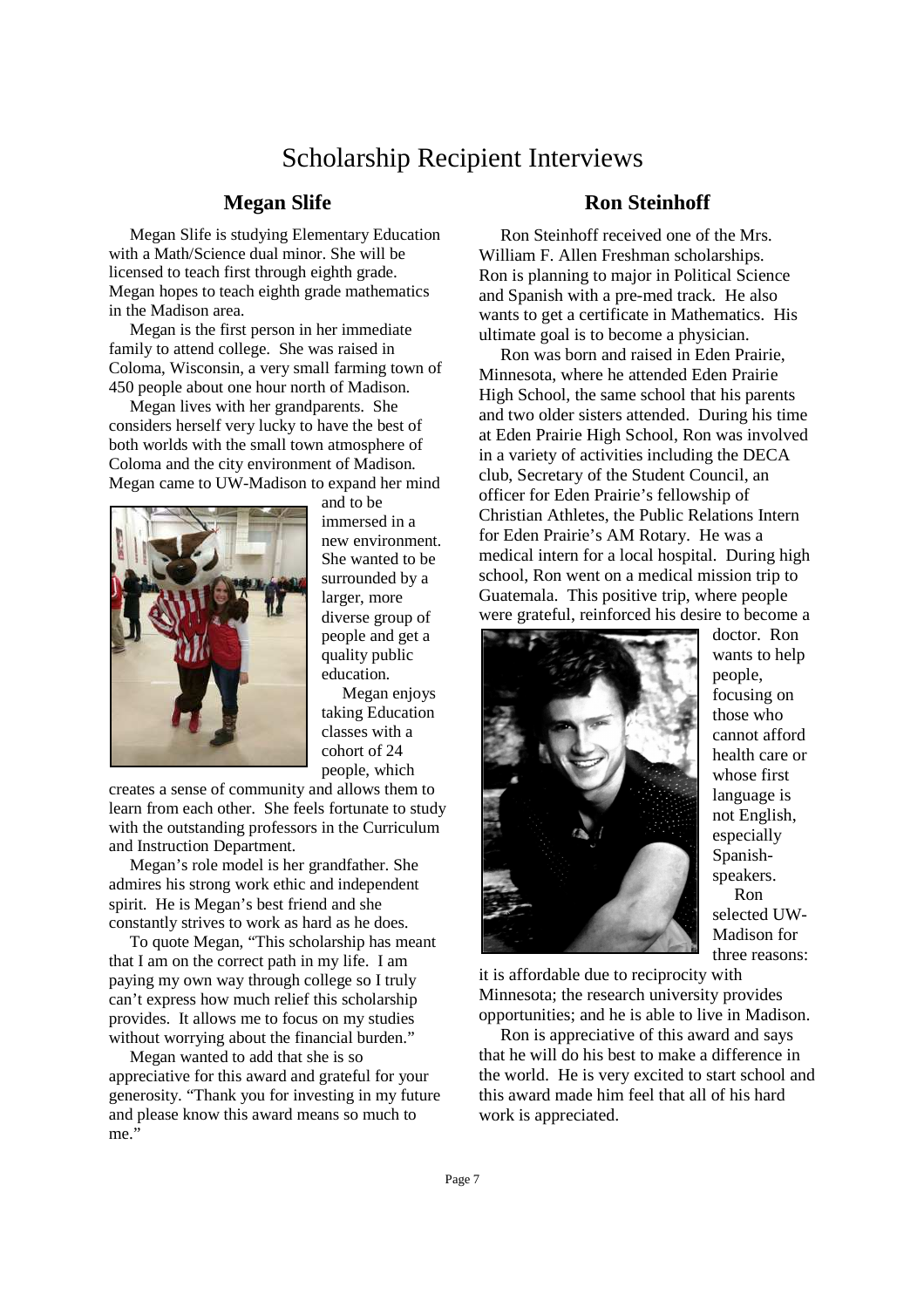## Armchair Travelers Takes You to the World

 The Armchair Travelers Interest Group is thriving and having fun! The 28 members meet on the first Monday of each month. A presenter shares experiences about an area somewhere in the world where she has traveled.

Our November  $2<sup>nd</sup>$  meeting will be led by Betty Zeps. She will talk about her travels to Latvia, mostly centering on its capitol, Rīga. Betty and her husband, Valdis, first traveled to his native country in 1980 during the Soviet occupation. Her last visit to Rīga was only a couple of years ago. In between, she was struck by the gradual awakening of Rīga from a gray old lady to one of the most beautiful cities in Europe. Betty will show pictures of the transition as well as some pictures of other cities and the countryside in Latvia. Since Valdis died in Rīga in 1996 while on a research trip to the State Archives, her memories are tinged with sadness.

 The meeting will be held at 7:00 PM at the Crossing Condominium Clubhouse in Fitchburg. If you do not belong to Armchair Travelers and would like to attend, please contact Mary Jo Willis at mjwillis@wisc.edu.